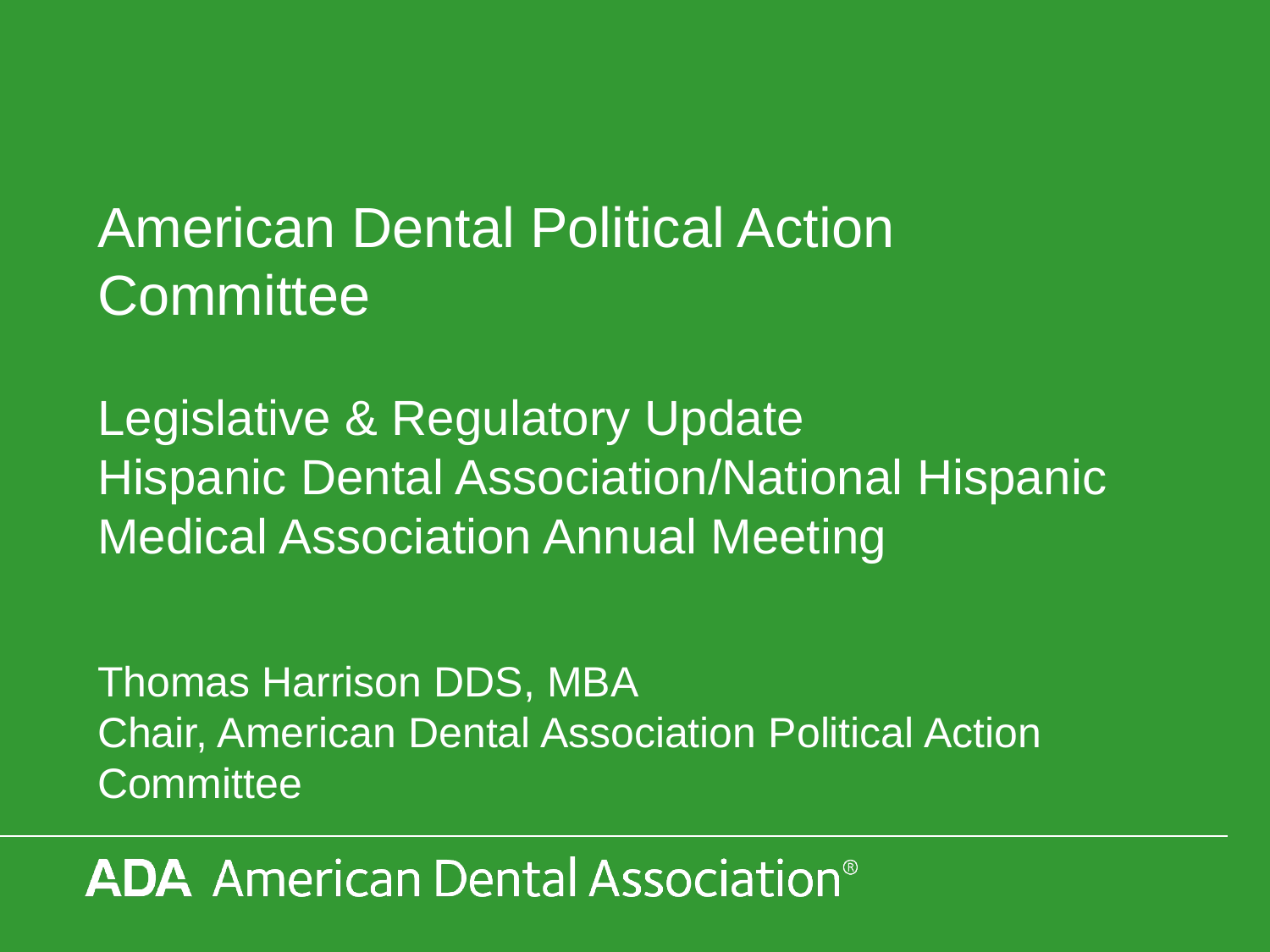## ADA Advocacy

#### **McCarran-Ferguson Reform**

- Competitive Health Insurance Reform Act would amend the McCarran-Ferguson Act to empower the Federal Trade Commission and Justice Department to enforce the full range of antitrust laws against health insurance companies.
- 116<sup>th</sup> Congress:
	- H.R. 1418 sponsored by Reps. DeFazio (D-OR) and Gosar (R-AZ)
	- S. 350 sponsored by Sens. Daines (R-MT) and Leahy (D-VT)
	- First time the legislation is bicameral and bipartisan.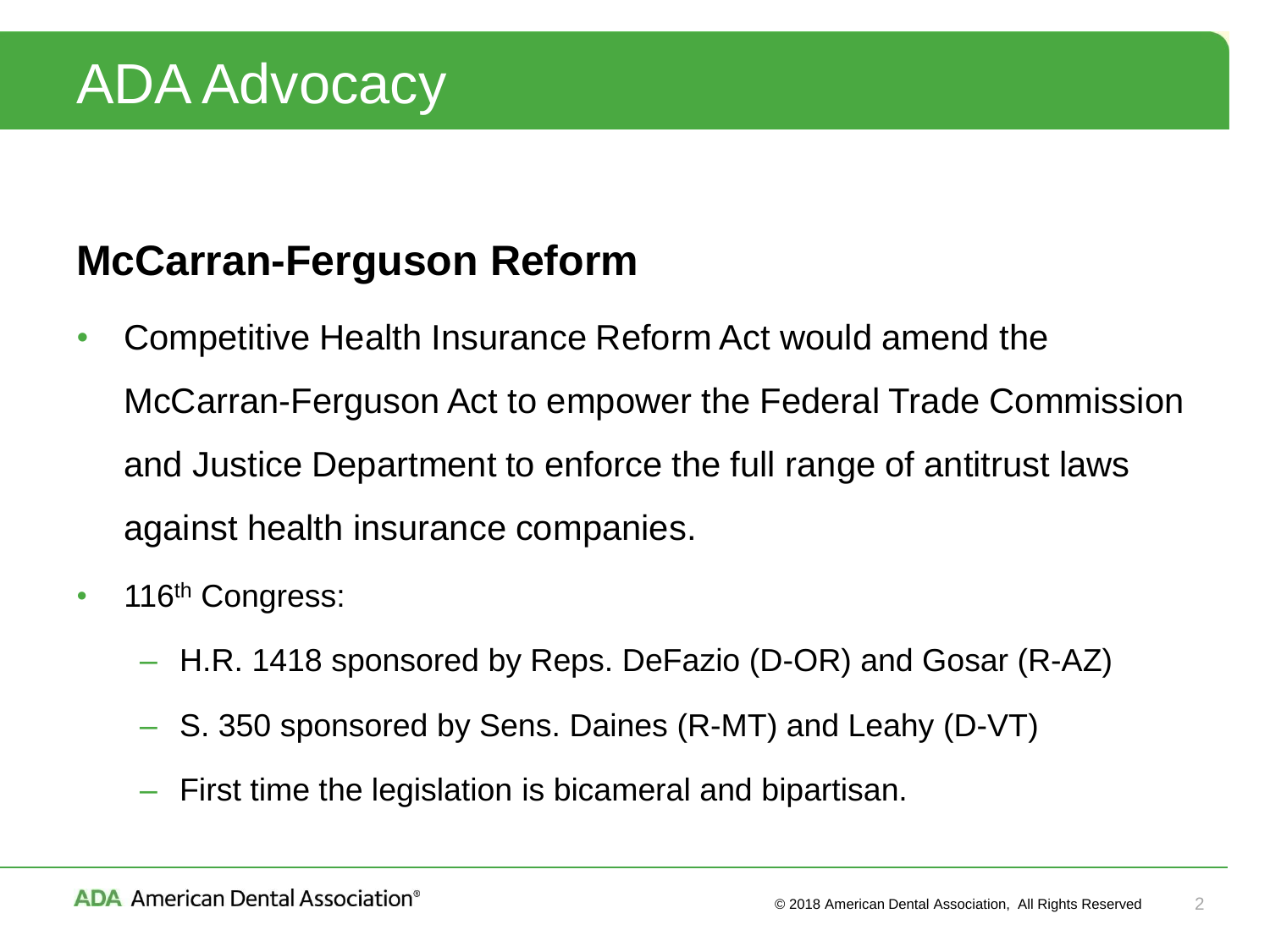#### **Ensuring Lasting Smiles Act (ELSA)**

- S. 560 sponsored by Sens. Tammy Baldwin (D-WI) and Joni Ernst (R-IA)
- H.R. 1379 sponsored by Reps. Collin Peterson (D-MN) and Denver Riggleman (R-VA)
- Bills would require all private group and individual health plans to provide medically necessary services resulting from a congenital anomaly or birth defect.
- Includes inpatient/outpatient care, reconstructive services, dental, orthodontic or prosthodontic support.
- Excludes cosmetic surgery.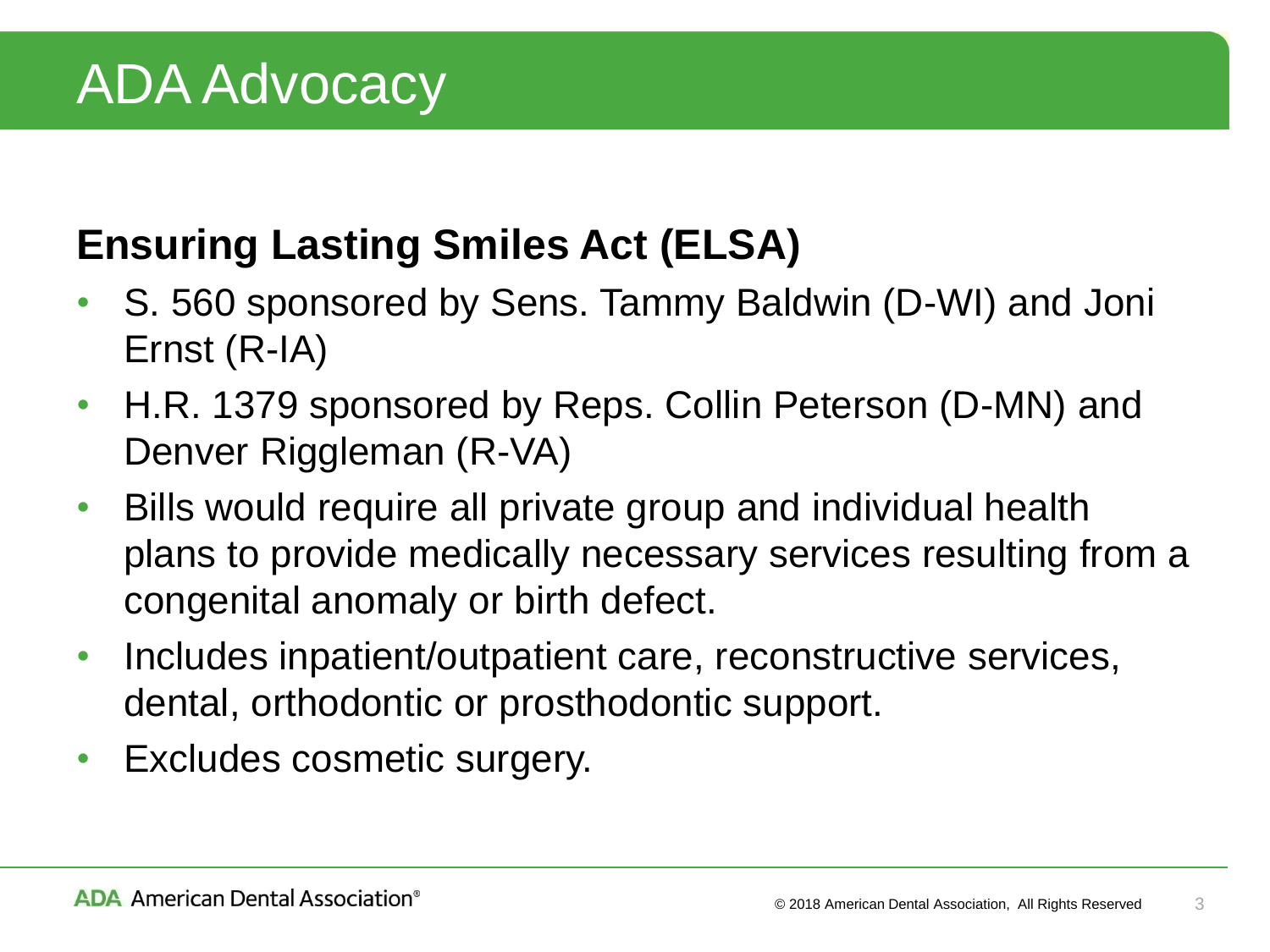### Student Loan Programs

- H.R. 1554 -the Resident Education Deferred Interest Act (REDI) sponsored by Rep. Brian Babin (R-TX).
- The bill would allow medical and dental residents to qualify deferment and allow the loans (subsidized and unsubsidized) to accrue interest-free during the time.
- H.R. 2186 the Student Loan Refinancing Act sponsored by Reps. Mark Pocan (D-WI) and Glenn Grothman (R-WI).
- Bill would allow individuals to refinance federal Direct/Direct PLUS and Direct Consolidation loans during favorable economic conditions.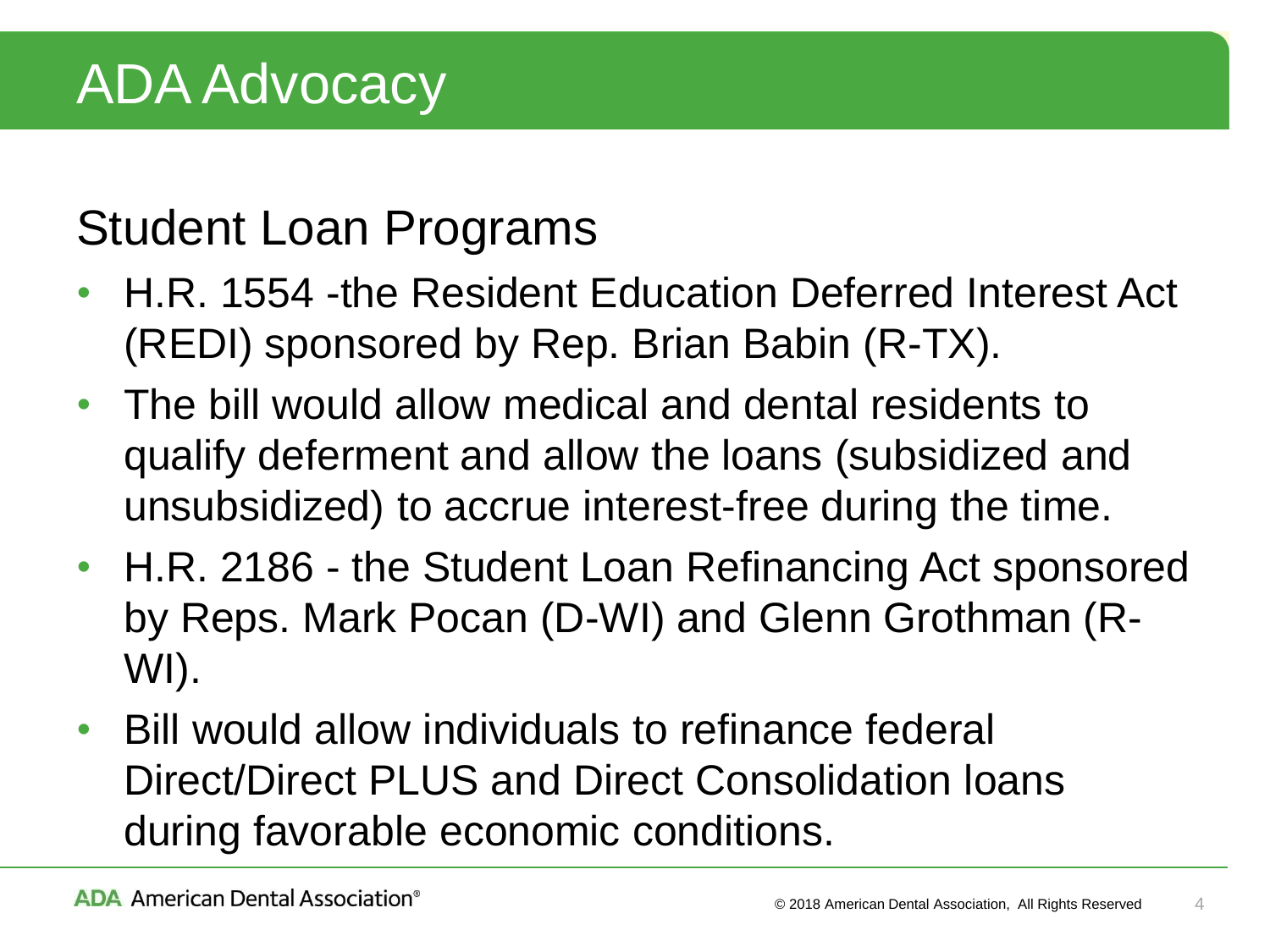### **Indian Health Service Reform**

- ADA supports efforts to mandate a centralized credentialing process for health care providers at IHS facilities.
- The ADA met with the IHS Chief Medical Officer to advocate for a centralized credentialing system.
- ADA advocates for appropriations for IHS oral health programs \$212 million for FY2020 request.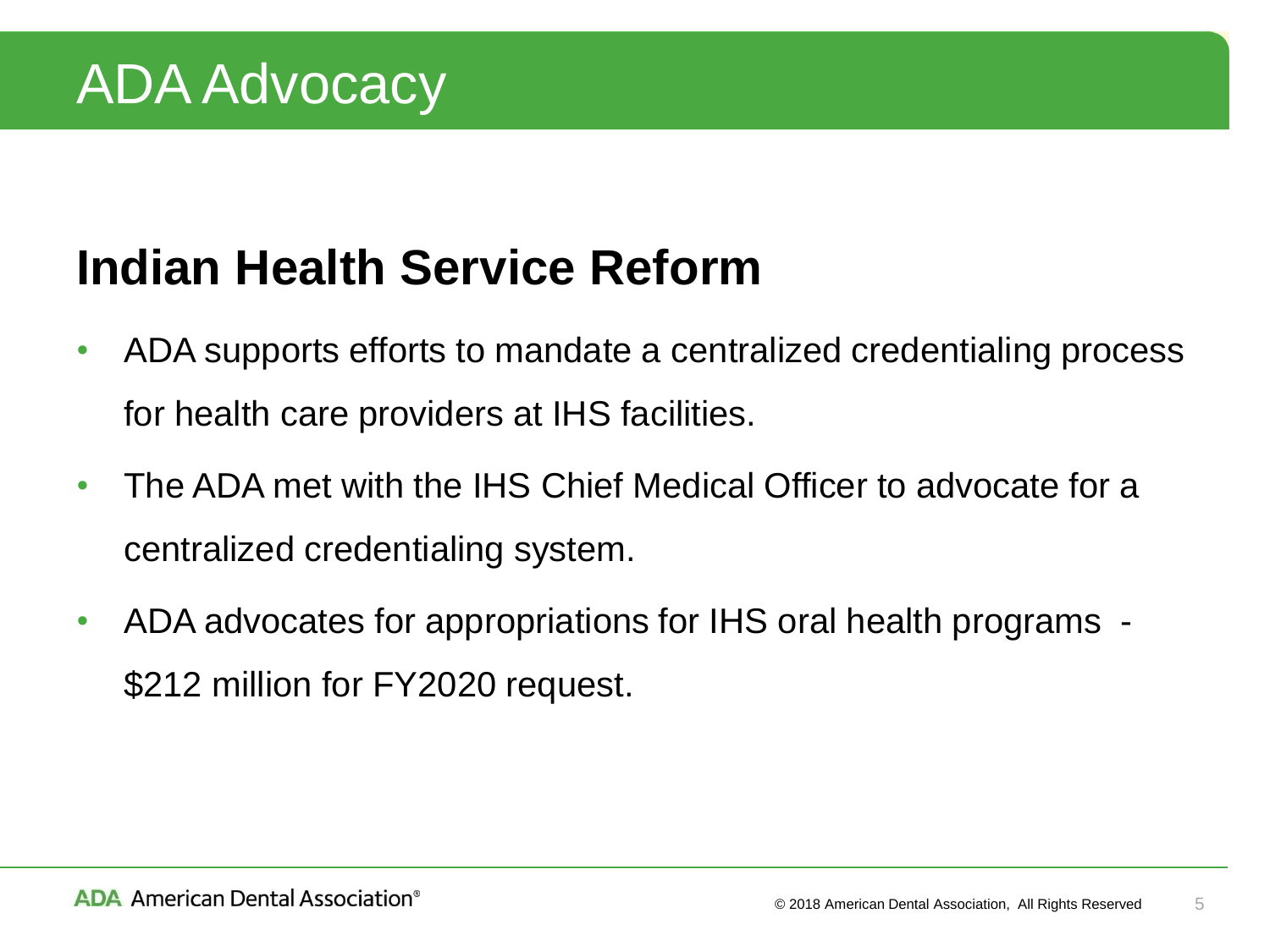### **Funding for Federal Dental Programs**

- Fiscal Year 2019 Appropriations Bill included increases for the National Institute of Dental and Craniofacial Research, Title VII Oral Health Training, Area Health Education Center programs that help patients find care outside of the ER, and military dental research.
- Also included report language encouraging HRSA to work on patient referral programs and develop an oral health campaign.

− Passed Congress and signed into law by the President.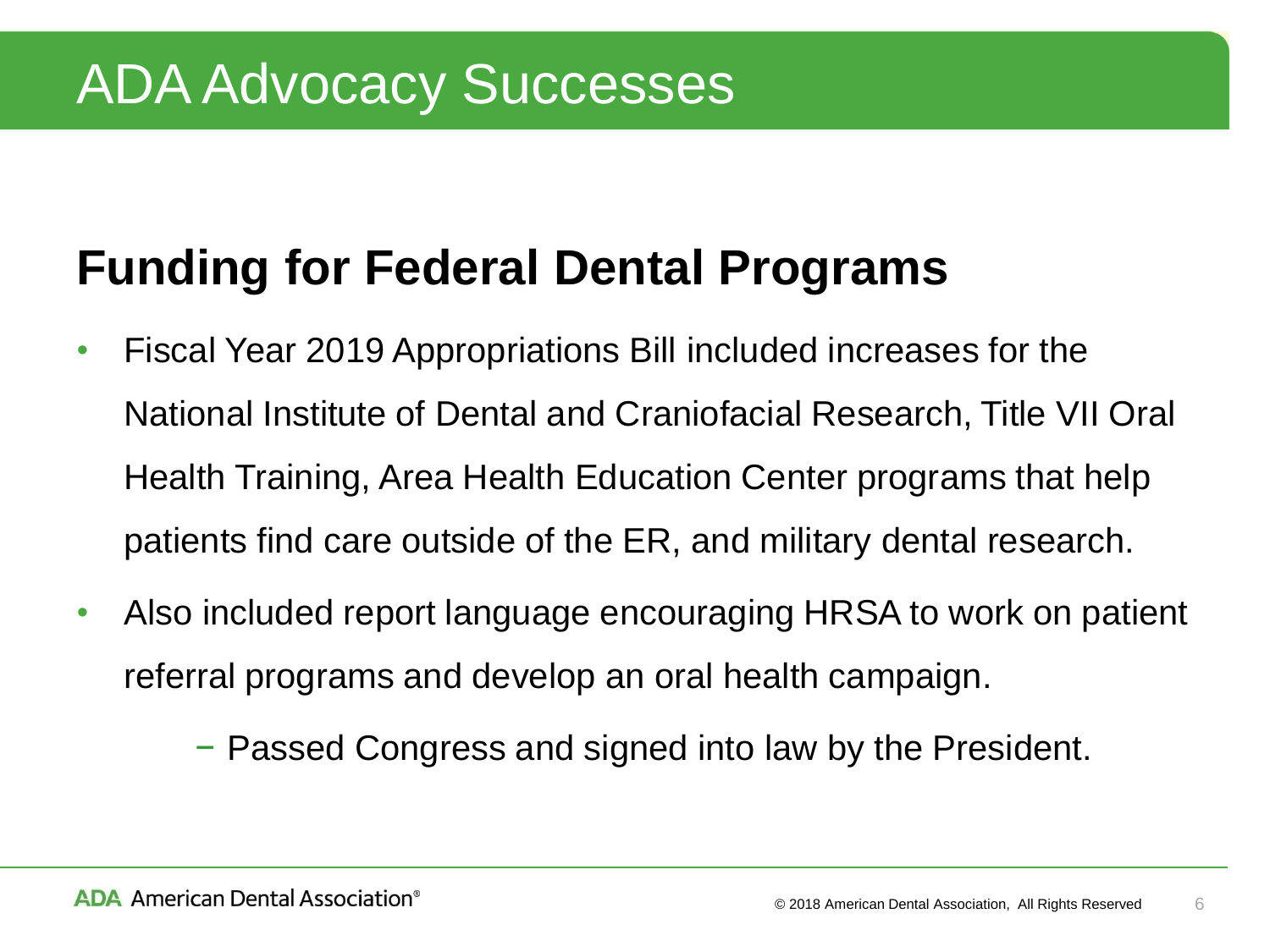- Appropriations advocacy secured \$24 million (\$4 million increase) for Fiscal Year 2019 for Title VII Oral Health Training.
- Collaborated with the American Academy of Pediatric Dentistry to secure report language in the FY '19 to address faculty loan repayment:

Dental Faculty Loan Repayment

The Committee recommends \$2,000,000 for the Dental Faculty Loan Repayment program, which is the same as the fiscal year 2018 enacted level and \$2,000,0000 above the fiscal year 2019 budget request. This program seeks to increase the number of dental and dental hygiene faculty in the workforce by assisting dental and dental hygiene training programs to attract and retain dental and dental hygiene faculty through loan repayment. The Committee directs the Health Resources and Services Administration to provide continuation for grants initially awards in fiscal years 2016, 2017, and 2018.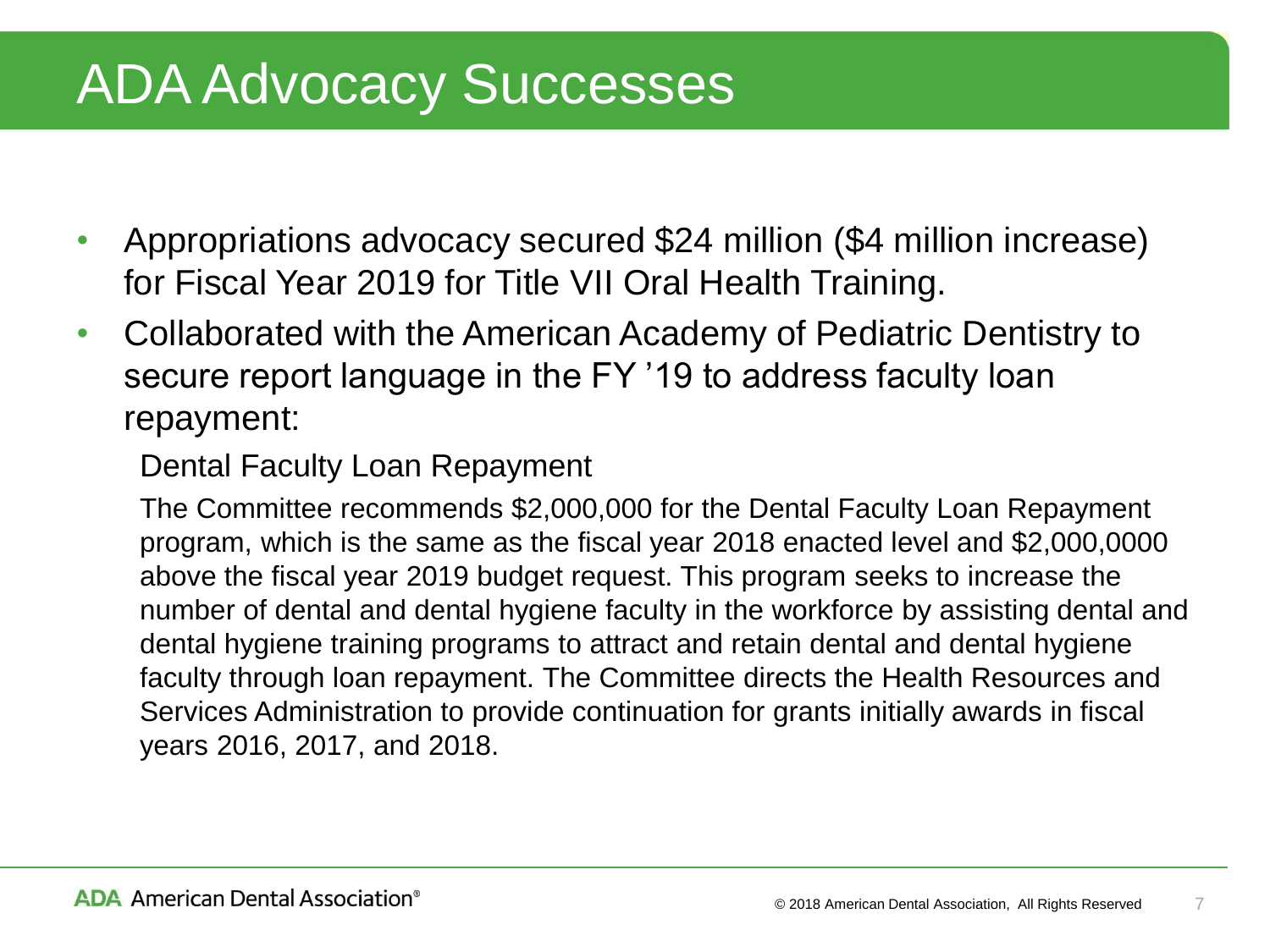#### **Action for Dental Health**

- Will allow groups to qualify for grants offered by the Health Resources and Services Administration and the Centers for Disease Control and Prevention to support activities that improve oral health education and dental disease prevention.
- Groups will also be able to develop and expand outreach programs that establish dental homes for children and adults, including the elderly, blind, and disabled.
	- − Passed Congress with bipartisan support.
	- − Signed into law by the President on December 11, 2018.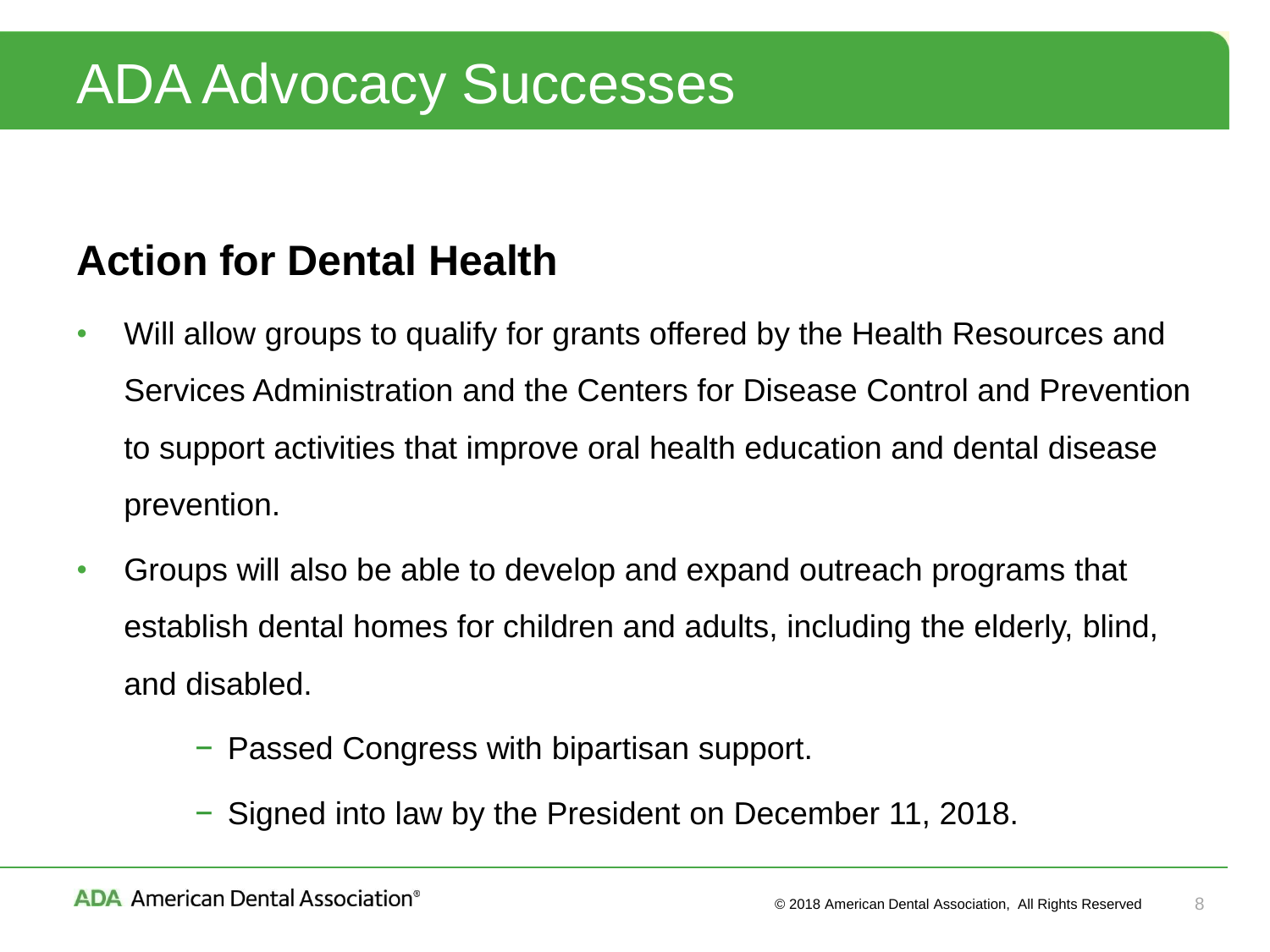#### **Opioids**

- The ADA advocated for legislation in 2018 to address the opioid crisis that is consistent with the ADA's policies, with a focus on prescribing and education.
	- − Signed into law by the President on October 24, 2018.
- The ADA also discussed opioids with top officials at the Food and Drug Administration, National Institutes of Health, and the White House, as well as the Surgeon General.
- ADA continues to educate on this issue.